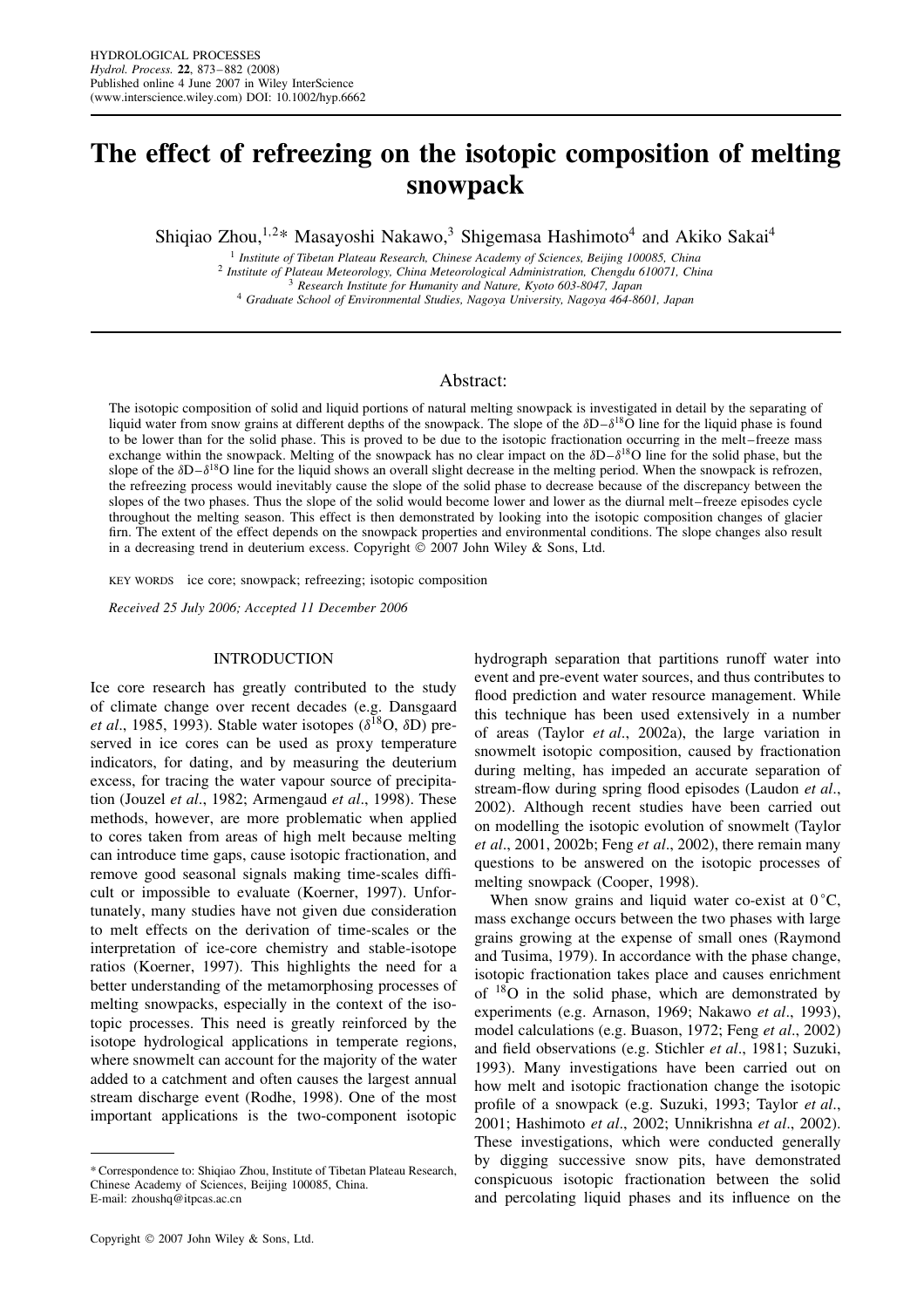isotopic evolution of the snowpack. In most of these studies, however, analysis was limited only to oxygen- $18$  ( $^{18}$ O) and the fractionation differences for deuterium were ignored. Also, the sampling intervals between successive snow pits were long, usually varying from 1 week to more than 1 month, which would cause much environmental and metamorphosing information to be lost.

In a previous study (Hashimoto *et al*., 2002), the difference of the  $\delta D - \delta^{18}O$  relationships between precipitation and snowpack was found, but further analysis was not performed. This paper presents two separate series of observational results. One from a seasonal snowpack and another from the firn of a glacier. The evolution of isotopic composition for both snow grains and percolating water in wet snow and its freezing effect on firn are examined. Although the fieldwork on the seasonal snowpack was carried out together with the previous work (Hashimoto *et al.*, 2002), the data of the  $\delta^{18}O-\delta D$  relationships are totally different from the previous ones. The data used in the present study include two sets of the solid and liquid phases of wet snow, but the previous data were an independent set which were derived from the samples of bulk snow containing both snow grains and liquid water. Only 3 days of  $\delta^{18}$ O data for both solid and liquid phases shown in the previous paper are used in this study.

#### METHODS

The fieldwork was conducted at two separate sites. One at a seasonal snowpack in Japan and another at a glacier in China. The Japanese site was the Snow Melting Research Station of Hokkaido University, Moshiri (44°23'N, 142°17'E), in the northern part of Hokkaido. The snowpack at the Japanese site was as thick as 180 $\cdot$ 1 cm on 14 February 1998 and its recorded lowest temperature was  $-17.3$  °C on 7 February 1998. The observations were made from February to April 1998. The data used in this analysis were obtained mainly between 2 and 14 April 1998. The snowpack began to melt in the last 10 days of March. The fieldwork included the following tasks. (1) Inserting eight temperature sensors into the snowpack at different heights to automatically record the temperature variations throughout the whole fieldwork period. (2) Digging successive snow pits most days within the plain plot of the station and sampling snow at 4 cm intervals continuously from the surface to the bottom of the pit wall using a  $4 \times 6 \times 7$  cm<sup>3</sup> sampler. (3) *In situ* (in pit) separating of liquid water from snow grains with a hand-driven centrifuge and then sampling the separated water and snow grains separately. A portion of each separated snow grain sample was subjected to water content measurements using an Akitaya Calorimeter. The centrifuge essentially includes two cylinder-shaped polythene boxes with 9.5 cm in height and 9 cm in diameter of the cross section. A cup-shaped mesh was fitted onto the inner cover of each box. Snow samples were put into the mesh for centrifuging. The snow sampler and the mesh were cooled in wet snow before use. Based on a large number of pre-experiments, the centrifugal time interval for a single sample was restricted to 30 s to ensure minimum melt and effective separation. The setup was tested for a series of isotope determinations by comparing the isotopic ratio of the non-separated wet snow with that of the separated snow from the same well-mixed sample. The isotopic ratio of the separated snow was obtained using the water content data of the non-separated wet snow and the isotopic ratios of the separated snow grains and water. No melting effect was detected in these tests. (4) Continuously collecting the bottom discharge using a  $90 \times 90$  cm<sup>2</sup> lysimeter. (5) Continuously collecting precipitation. (6) Measuring snow water content at different heights with a dielectric moisture meter (Denoth moisture meter) made by Innsbruck University, Austria. (7) Taking grain photos of each sample using a camera with a magnifying lens. The grain size of each sample was measured manually using the photos. (8) Collecting meteorological data including radiation, air temperature, humidity, and wind velocity using an automatic station.

The work in China was carried out at 7-1 Glacier in the Qilian Mountains, at the north-east rim of Qinghai-Tibetan Plateau between June and July 2002. The pit site was 4860 m a.s.l., about 200 m higher than the multipleyear equilibrium line altitude (ELA) of the glacier. The thickness of firn was 83 cm on 16 June 2002 and it decreased to 20 cm on 17 July 2002 because of melting. The tasks were similar to the above-mentioned work in Japan, but the liquid–solid separation was not performed and no lysimeter was available. Also, the interval between each successive snow pit was longer (6–7 days).

All the samples were analysed for their oxygen-18 and deuterium ratios (with an accuracy of  $\pm 0.1\%$  for  $\delta^{18}$ O and  $\pm 1.0\%$  for  $\delta D$ ) at the Hydrospheric Atmospheric Research Centre, Nagoya University, Japan.

# ISOTOPIC FRACTIONATION AND SLOPE OF ISOTOPIC COMPOSITION LINE

# *Isotopic results for the snowpack*

Figure 1 presents the isotopic data of separated snow grain and pore water samples for 4 days. The isotope values of the pore water, except for two or three samples, are lower than those of the corresponding snow grains. This is invariably true for the data obtained on other days, and indicates the rapid isotopic fractionation between percolating meltwater and snow grains (Zhou *et al*., 2001). Figure 2 shows the isotopic composition of two phases for 9 days including the 4 days from Figure 1. It can be seen, from Figure 2, that all slopes of the isotopic composition line for snow grains are larger than for interstitial water, with the former being about  $6.4-6.9$ and the latter,  $4.3-5.2$ .

Although the slope of the solid phase shows a slight decreasing trend from 6.9 on 2 April to 6.5 on 14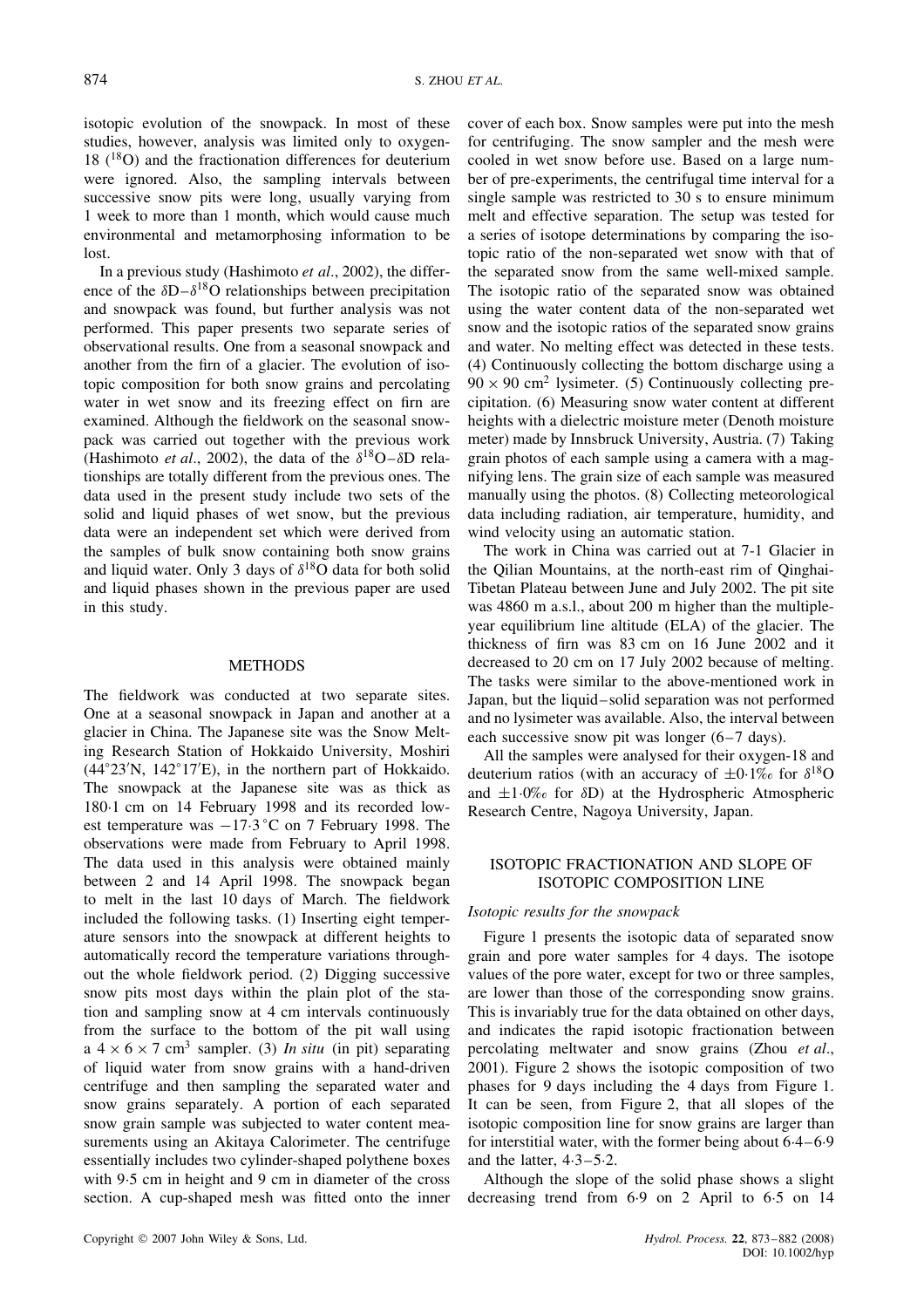

Figure 1. Isotopic evolution of the snowpack, showing  $\delta^{18}$ O and  $\delta$ D profiles for both solid (solid line) and liquid (broken line) phases

April (Figure 2), these changes are small. Thus, t-tests were carried out and show that there are no distinct differences between the regression lines for the solid at the significance level of  $0.05$ . This means that the slope changes for the solid phase are negligible in the period, or that melting of the snowpack has no clear impact on the  $\delta D - \delta^{18}O$  line for the solid phase. The slope variations for the liquid phase in the period  $(4.3-5.2)$  are a little larger than for the solid phase. Thus, *t*-tests show clear differences between some regression lines for the liquid at the significance level of  $0.05$ . As a whole, the differences are indistinct in the periods of 2 to 10 April and 11 to 14 April, but distinct between these two periods. This indicates an overall slight decrease for the slope of the liquid phase in the whole period.

#### *Evaporation and isotopic composition*

Two major processes may modify the isotope distribution in the melting snowpack and control the  $\delta D - \delta^{18}O$ slopes of percolating meltwater. One is the evaporation or sublimation at the snow surface; another is the melt–freeze mass exchange between the solid and liquid phases. The negligible change of the slope for the solid phase indicates that these two major processes have little impact on it in the period studied. Nevertheless, the slopes for interstitial water, shown in Figure 2, are well within the typical range of the evaporation line, which is generally close to five (Gonfiantini, 1986). Further analyses, however, show that these slope values cannot be a result of the evaporation effect. Table I presents the isotopic data for each surface sample of the 9 days shown in Figure 2. It can be seen that most of the isotopic ratios for liquid phase are very close to the corresponding isotopic ratios for the solid phase, and the differences between them are within the accuracy of the measurements. Yet, several pairs have larger differences, for example, the ones for 4 April. However, when looking at the deuterium excess, which is defined as  $d = \delta D - 8\delta^{18}O$  and used as an index for non-equilibrium conditions (Dansgaard, 1964), it is found that all the differences of the deuterium excess  $(d_s - d_l)$  between the two phases for a single day, are well within the precision of the calculations

Table I. Comparison of isotopic data between solid and liquid phases of the surface samples

|                         |        | 2 April   | 4 April  | 6 April  | 8 April  | 9 April  | 10 April | 11 April | 12 April | 14 April |
|-------------------------|--------|-----------|----------|----------|----------|----------|----------|----------|----------|----------|
| $\delta^{18}O(\%_0)$    | Solid  | $-15.89$  | $-12.16$ | $-13.27$ | $-14.20$ | $-14.20$ | $-14.63$ | $-14.57$ | $-14.94$ | $-14.31$ |
|                         | Liquid | $-15.98$  | $-11.36$ | $-13.03$ | $-13.94$ | $-13.81$ | $-14.69$ | $-13.85$ | $-14.54$ | $-14.15$ |
| $\delta\mathbf{D}(\%o)$ | Solid  | $-108.49$ | $-79.80$ | $-84.86$ | $-89.20$ | $-87.02$ | $-86.50$ | $-85.52$ | $-88.63$ | $-79.51$ |
|                         | Liquid | $-108.22$ | $-74.00$ | $-83.41$ | $-87.50$ | $-86-72$ | $-89.10$ | $-83.02$ | $-86.87$ | $-81.05$ |
| $d_s - d_1 (\%_0)^a$    |        | $-0.99$   | 0.59     | 0.47     | 0.37     | 2.83     | 2.16     | 3.27     | 1.49     | 2.78     |

<sup>a</sup> The values of  $d_s$  and  $d_1$  are for deuterium excess ( $d = \delta D - 8\delta^{18}O$ ) for solid and liquid phases, respectively.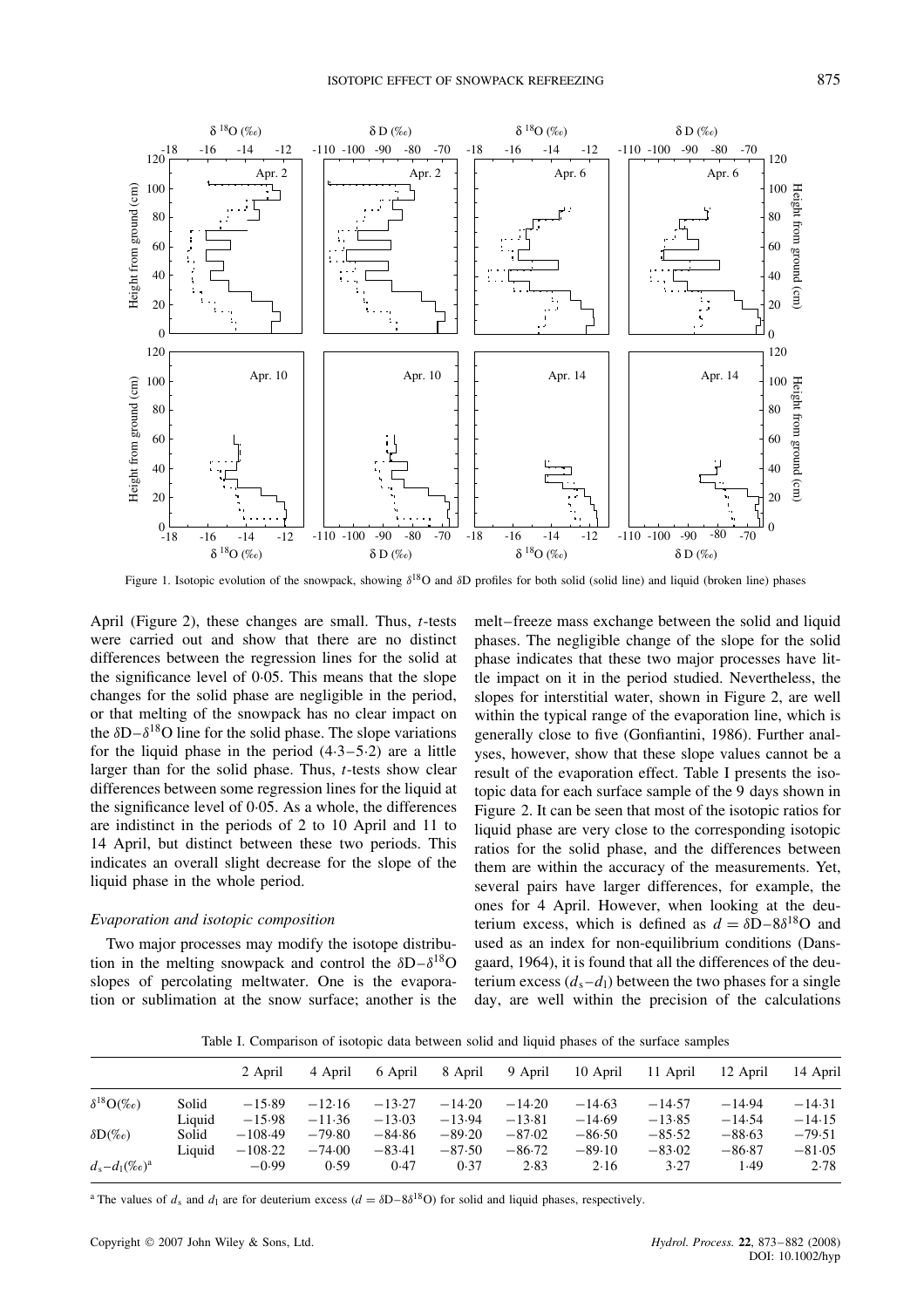

Figure 2.  $\delta D-\delta^{18}O$  diagrams for both solid and liquid portions of the snowpack in the observational days. Regression lines and equations are shown

 $(d_s - d_l = \pm 3.6\%)$ . This indicates that the evaporation or sublimation also has little impact on the  $\delta D - \delta^{18}O$  slopes for infiltrating meltwater. Even if the impact were not negligible, its direct effect would be limited to the surface because internal fractionation would prevent the preservation of the evaporation line. Therefore, it is the isotopic fractionation that determines the slope of the liquid phase. This conclusion is similar to that reached by Taylor *et al*. (2001) and modelled by Feng *et al*. (2002).

Evaporation effect on the isotopic composition of water is well understood (Craig *et al*., 1963; Dansgaard, 1964). The influence of sublimation on the isotopic composition of snow is also documented (Sommerfield *et al*., 1991; Stichler *et al*., 2001), but restricted to a snow depth of 7 cm only (Stichler *et al*., 2001). The intensity of these effects is dependent on variable conditions such as air temperature, relative humidity and wind speed. The sublimation is the strongest during daytime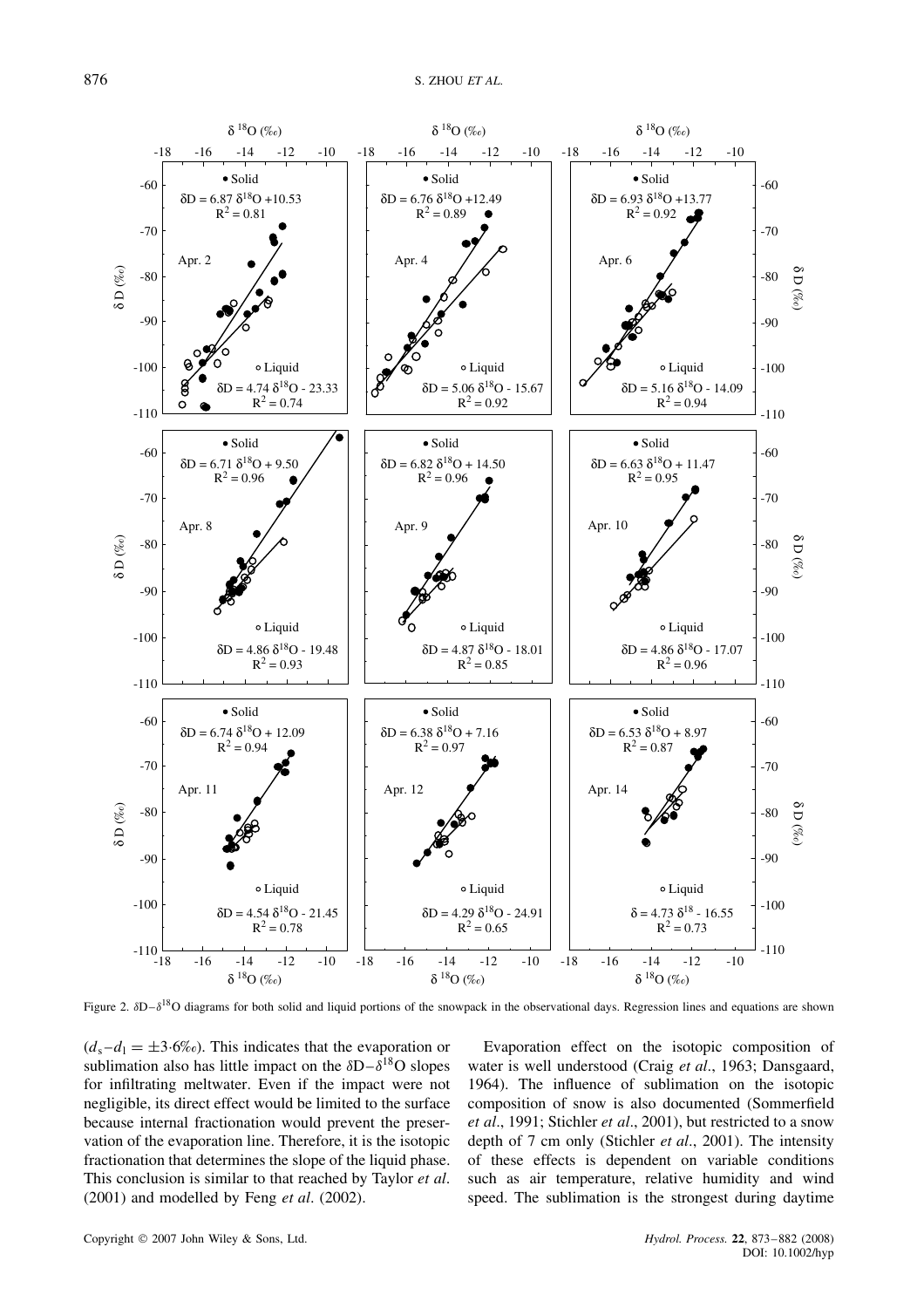

Figure 3. Diurnal variations of air temperature, snow temperature at 0 cm depth and relative humidity of the snowpack during the observational period

due to the highest moisture deficit of the ambient air accompanied by high snow surface temperature (Stichler *et al*., 2001). For the snowpack in Japan, the records of snow temperature and snow water content indicate that the whole snowpack did not become isothermal (ice grains and water co-exist) until 20 March. The period of 2 to 14 April belonged to the middle melting season. Figure 3 shows the air temperature, relative humidity and snow surface (0 cm deep) temperature variations from 25 March to 15 April. It is seen that most of the daily largest temperatures are higher than 5 °C. The relative humidity also shows diurnal variations with the lower values appearing in the daytime. These conditions favour evaporation loss of water. Evaporation loss, from 25 March to 15 April, was calculated to be  $2.1 \text{ mm}$  (Zhou *et al*., 2000) using the meteorological data and empirical formulas (Ishikawa, 1994). This value compares with those of Baldwin and Smith (1989), who obtained a total evaporation amount of 8Ð6 mm between January and March of 1971 and 3.3 mm in April 1971 from another snowpack. Evaporation loss was therefore far smaller than the total snowmelt of 393 mm obtained by the lysimeter in the same period. Hence the evaporation rates were considerably smaller than the melting rates at the snow surface, which can be seen from the discharge rate variations shown in Figure 4 [bottom melting of the snowpack totalled 3.5 mm in the period (Zhou *et al.*, 2000) and thus was negligible]. This explains why the evaporation or sublimation has little impact on the slopes for solid and liquid phases.

## *Isotopic fractionation effect*

Within the melting snowpack, significant melting– freezing mass exchange occurs. According to the daily measurements of snow grain size (Zhou *et al*., 2003; Hashimoto *et al*., 2002), the mean grain volume of a snow layer increased by  $1.2-5.3$  times from 27 March to 8 April. Calculations show that the exchange of mass, between the solid and liquid phases, is between



Figure 4. Diurnal discharge variations of the snowpack

 $1.4 \times 10^{-2}$  and  $5.07 \times 10^{-2}$  g cm<sup>-3</sup> per day (Hashimoto *et al*., 2002). If there is no isotopic fractionation in the refreezing process of pore water, then the isotopic values should remain on a line with the same slope irrespective of its phase because melting occurs without fractionation (Jouzel and Souchez, 1982). Hence the large discrepancies between slopes of solid and liquid phases, shown in Figure 2, clearly demonstrate the isotopic fractionation occurring in the refreezing process. The physical processes associated with the fractionation, however, are rather complicated and different for solid and liquid phases. The isotopic ratio  $(^{18}O/^{16}O$  or D/H) of ice  $(R<sub>ice</sub>)$  is only controlled by its isotopic exchange with liquid water. In contrast, the isotopic ratio of the liquid phase  $(R_{\text{liq}})$  is controlled by advection, dispersion, and ice–water isotopic exchange. The standard governing equation of a one-dimensional model for the solid phase (Feng *et al*., 2002) is:

$$
\frac{\partial R_{\text{ice}}}{\partial t} = k_r (1 - \gamma) (\alpha R_{\text{liq}} - R_{\text{ice}}) \tag{1}
$$

and assuming the snowpack is homogeneous and melts at a constant rate, the equation for the liquid phase is:

$$
\frac{\partial R_{\text{liq}}}{\partial t} = -u \frac{\partial R_{\text{liq}}}{\partial z} + \frac{\partial}{\partial z} \left[ D \frac{\partial R_{\text{liq}}}{\partial z} \right] + k_{\text{r}} \gamma (R_{\text{ice}} - \alpha R_{\text{liq}}) \tag{2}
$$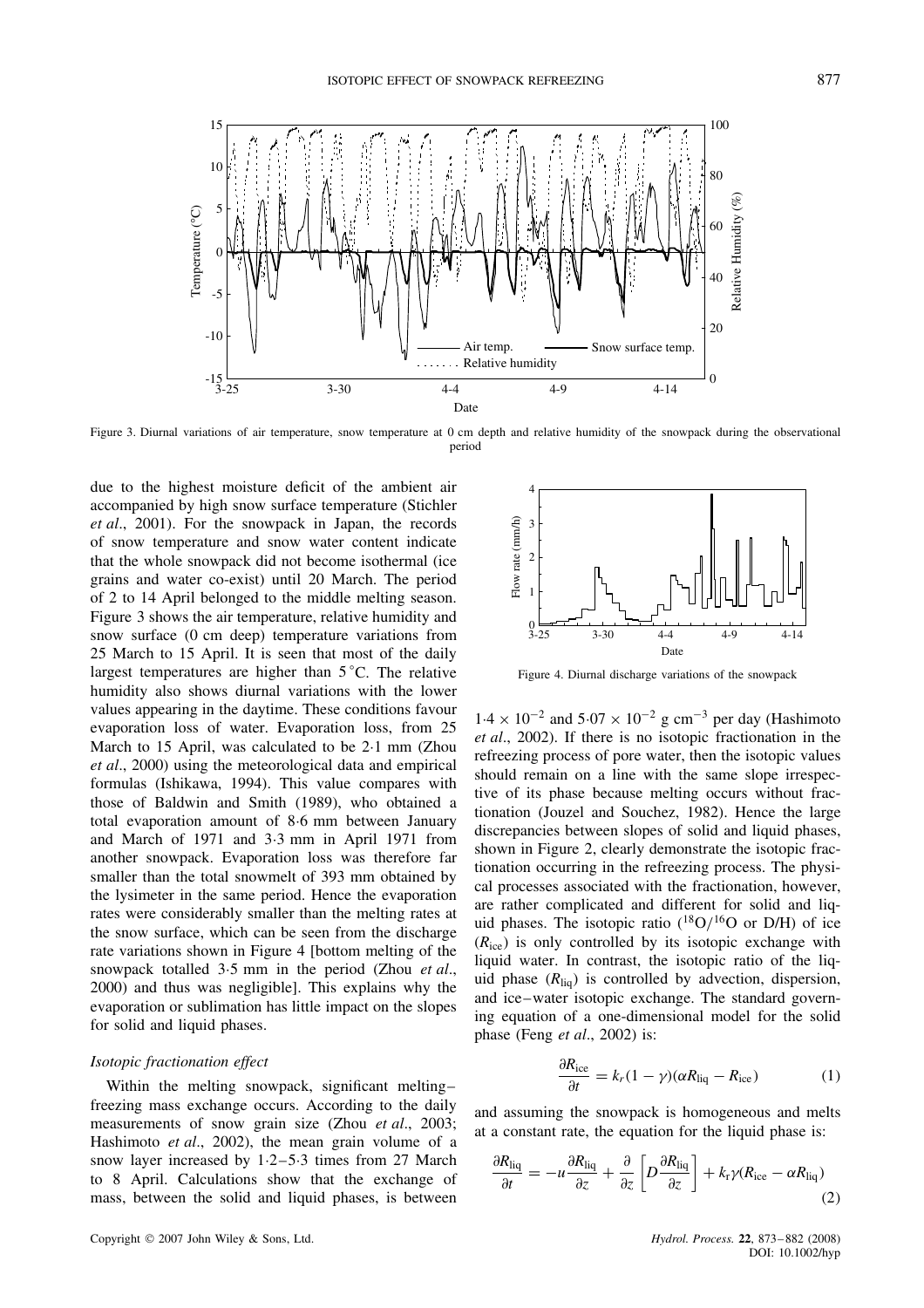where, t is time,  $k_r$  is the ice–water isotope exchange rate constant,  $\gamma$  is the ratio of ice involved in isotopic exchange to the total mass of pore water and the ice involved,  $\alpha$  is the fractionation factor for oxygen/hydrogen isotope exchange between ice and water, u is the percolation velocity, z is depth below the snow surface, and D is the dispersion coefficient. The dispersion term in Equation (2) is demonstrated to be not significant, i.e.  $D = 0$  (Feng *et al.*, 2002; Taylor *et al.*, 2002b). Comparing the two equations, it is clear that, unlike the solid phase, the isotopic composition change of the liquid is related not only to the parameters  $(k_r, \gamma \text{ and } D)$ but also to the water flow rate  $(u)$ , which shows large daily variations (Figure 4). This may explain why there are some distinct changes between the regression lines for the liquid phase, but not for the solid in the observational period (Figure 2), although the parameters are considered to be also associated with snow properties including the water flow rate (Feng *et al*., 2001, 2002; Taylor *et al.*, 2001, 2002b). The fractionation factor  $(\alpha)$ also affects the slopes of the regression lines, although the differences of its values between equilibrium (Lehmann and Siegenthaler, 1991) and non-equilibrium conditions (Souchez and Jouzel, 1984) are small, and the effective isotopic fractionation observed is often close to experimentally determined values (Cooper, 1998). However, how the parameters, the water flow rate and the fractionation factor control the  $\delta D - \delta^{18}O$  lines of the two phases, especially the line of the liquid phase, needs complete numerical calculations, which is beyond the scope of this paper. Moreover, Feng *et al*.'s (2002) model is based on the assumptions of a homogeneous snowpack and a constant melt rate. A natural snowpack like the one in Japan, however, is heterogeneous that the liquid water in snow is viewed to be in different pools or flow paths, which is termed the preferential water flow (Harrington and Bales, 1998a,b; Feng *et al*., 2001). The melt rate is also changing daily and seasonally (Figure 4). The model thus needs to be further developed and parameterized to capture the more complicated isotopic processes involved in the mass exchange within natural melting snowpack.

# REFREEZING EFFECT ON THE SLOPE OF ISOTOPIC COMPOSITION LINE

#### *Mechanism of the refreezing effect*

A snowpack experiences diurnal melt–freeze episodes (melting during daytime and refreezing at night) during the melting season. Since the isotopic compositions and the  $\delta D - \delta^{18}O$  line slopes of the two phases are different (Figures 1 and 2), the freezing process would change the slope of the solid phase if the whole snowpack is refrozen. This process can be explained by Figure 5. In Figure 5, the two lines, Ls and Ll, as those shown in Figure 2, denote the isotope data of a day for solid and liquid phases respectively. The slopes for Ls and Ll are  $S_s$  and  $S_l$ , respectively. The values A and A' are two data points, respectively, for the solid and liquid

portions of a snow sample from the depth profile of a melting snowpack. So are B and B'. The values  $R^{\circ}$ and  $R<sup>d</sup>$  are oxygen-18 and deuterium ratios, respectively. The isotopic ratios at the four points  $(R^{\circ}_{1-4}$  and  $R^d_{1-4})$ are shown in Figure 5. Suppose the whole snowpack is refrozen at the moment when its water content is  $r$  by weight. The results of A and A' then join to point  $A''$ , and *B* and *B'* join to *B''*. Thus,  $A''(R^{\circ}_5, R^d_5)$  and  $B''(R^{\circ}_6, R^d_6)$ are then on the line for the refrozen snowpack, Lr. Thus the slope of Lr,  $S_r$  is:

$$
S_r = \frac{R^d{}_5 - R^d{}_6}{R^o{}_5 - R^o{}_6}
$$
  
= 
$$
\frac{S_s(1-r)(R^o{}_1 - R^o{}_2) + S_1r(R^o{}_3 - R^o{}_4)}{(1-r)(R^o{}_1 - R^o{}_2) + r(R^o{}_3 - R^o{}_4)}
$$
 (3)

Since  $S_s > S_1$ ,  $R^0_1 - R^0_2 > 0$  and  $R^0_3 - R^0_4 > 0$ , then  $S_s > S_r > S_l$ . This clearly demonstrates that the refreezing process inevitably causes the slope of the solid phase to decrease. The new slope, however, should be just slightly lower than the original slope of the solid because the water content is limited. The largest averaged water content for the snowpack (Figure 6), which was obtained during the whole period, was  $14.5\%$  by weight at about 14 : 00 on 7 April when the discharge rate was the largest (Figure 4). Figure 6 also shows the density and water content profiles for the snowpack in Japan on 8 April. The water content was measured in the morning when the discharge rate was during its lowest period of the day. The averaged water content of the profile was  $8.3\%$ by weight, corresponding to a water saturation of 0 $\cdot$ 08, which was close to the minimum water saturation of 0Ð07 (Colbeck, 1974). Suppose the whole snowpack is refrozen, using the data shown in Figures 2 and 6 for 8 April, the new slope for the solid is then calculated [by regression, not Equation  $(3)$ ] to be 6.66, 0.05 lower than the pre-refreezing value of  $6.71$ . However, if the same observed isotopic and density data of 8 April is used, but the largest water content value of 14Ð5% is uniformly adopted, then the calculated new slope is 6.58, 0.13 lower than the old value. Similarly, using the observed density data and the water content values which are also



Figure 5. Schematic figure showing the mechanism of the refreezing effect on the decreasing slope of the  $\delta D - \delta^{18}O$  line for the melting snowpack. See text for details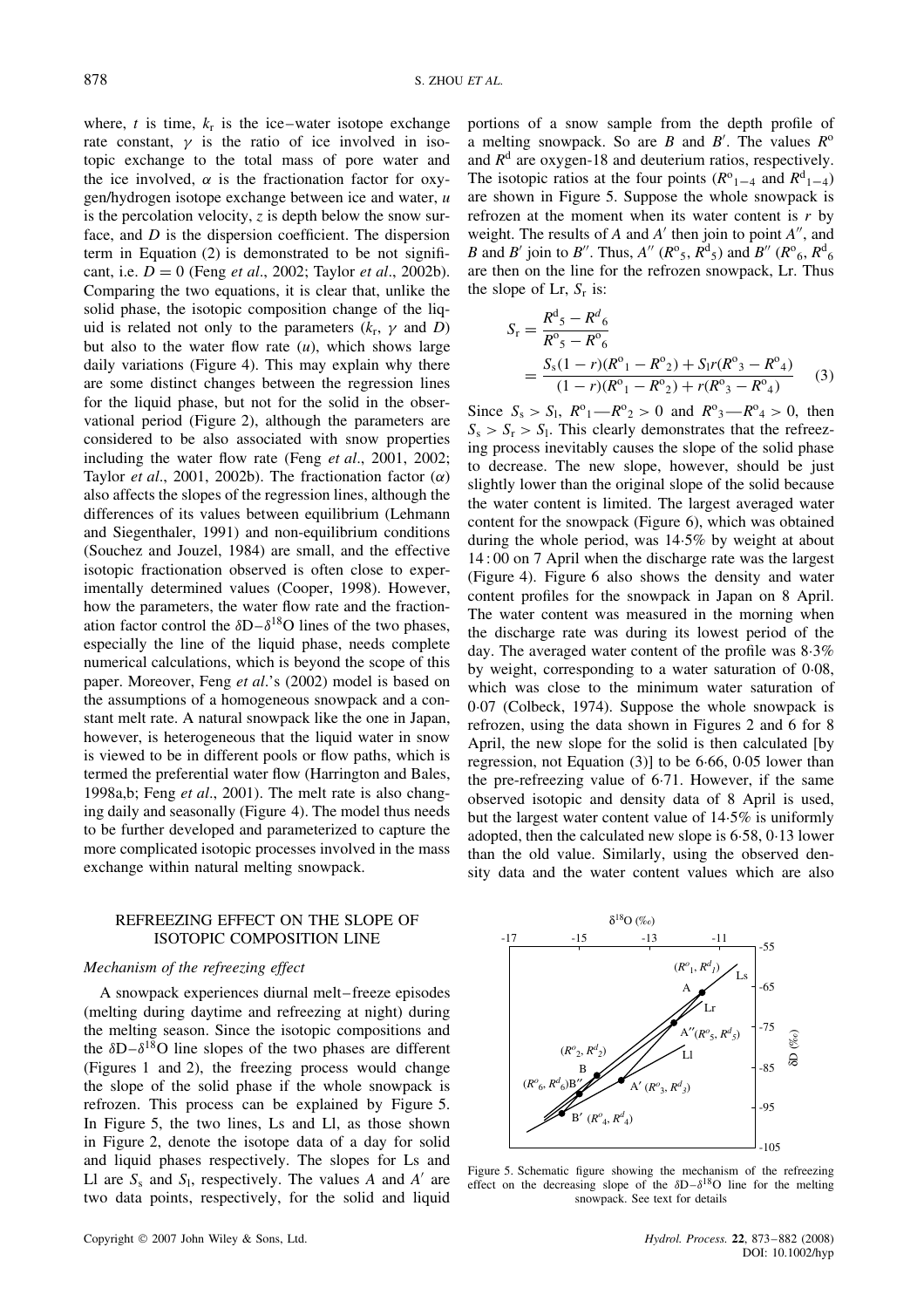approaching the minimums, and supposing the snowpack is refrozen, the calculated new slopes of the solid are 6Ð70 and 6Ð35 respectively for 11 and 12 April, a little lower than the old slopes  $(6.74 \text{ and } 6.38)$ . These differences between the old and new slopes are a little smaller than the actual ones because the separated samples of ice grains, of which the old slopes of the solid are derived from the isotopic data, were measured to have a water content of 2–4% corresponding approximately to an average saturation of 0.023. Therefore, as the diurnal melt–freeze process cycles during the melting season, the slope of the solid phase would become increasingly lower.

# *Refreezing effect on the snowpack and glacier firn*

The refreezing effect, corresponding to the daily melt–freeze extent and the environmental conditions (e.g. bottom conditions of snow), is different during different periods and for different snowpacks. For the snowpack in Japan during the observational period of 2 to 14 April, the daily freezing depths were recorded to be no deeper than 20 cm, and no freezing occurred at all during some nights, which can be seen from the snow surface (0 cm depth) temperature variations (Figure 3). Hence, the refreezing effect is not immediately obvious. As indicated earlier, the decreasing of the slope for the solid phase is indistinct in this period.



Figure 6. Depth profile of the largest average water content of the snowpack (triangles) during the whole observational period. Also shown are the profiles of water content (dots) and density (solid line) observed on 8 April

Differing from the snowpack, the slope decrease of the  $\delta D - \delta^{18}O$  line for firm of the glacier in China is clear, which is shown by Figure 7. It can be seen that, with the exception of 5 July, as the melt proceeds the



Figure 7.  $\delta D - \delta^{18}O$  diagrams for the firn of the glacier, showing the slope changes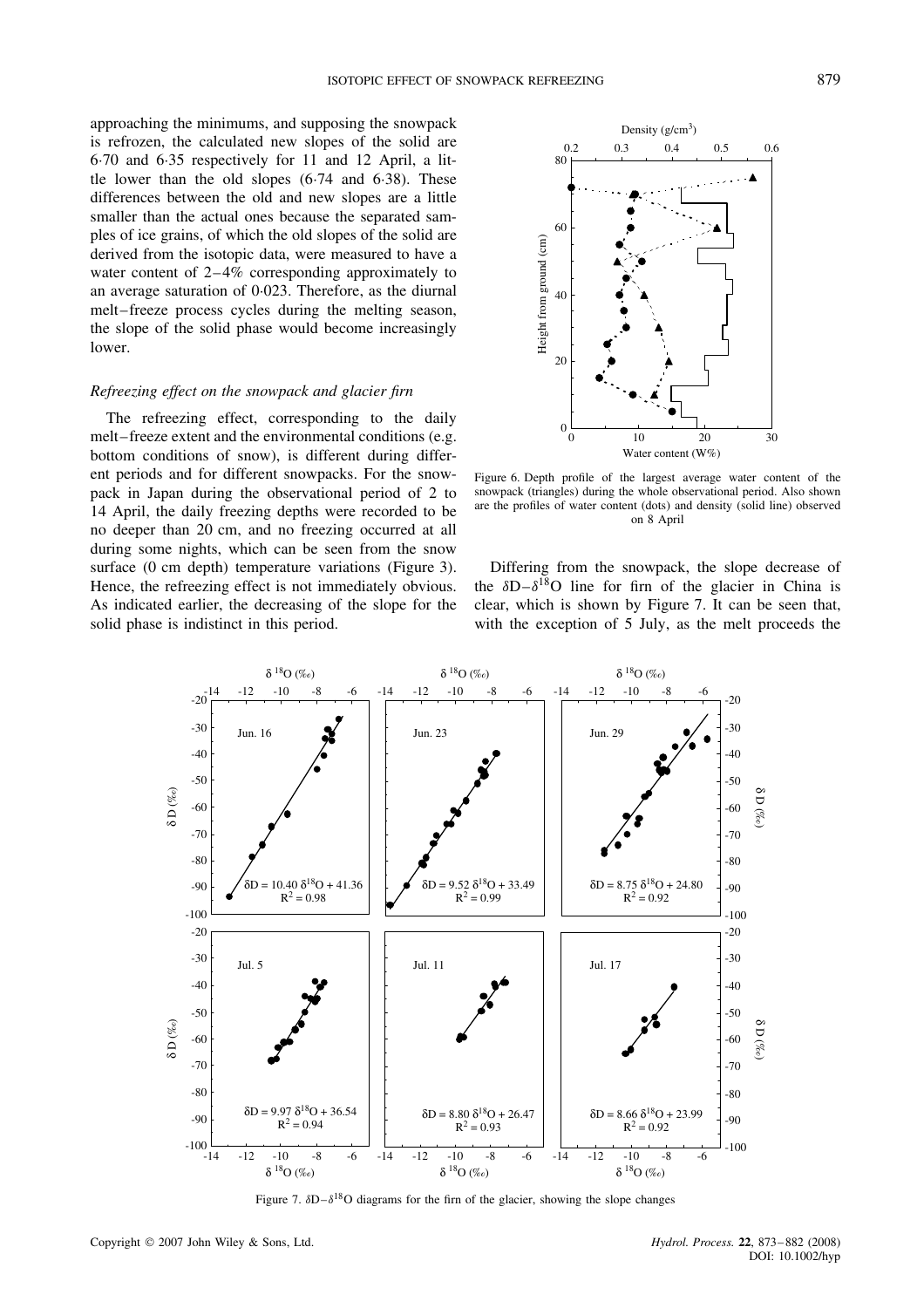

Figure 8. Diurnal variations of air temperature, snow and ice temperature at two depths from the firn surface of the glacier. The depths were measured on 15 June when the sensors were buried



Figure 9. Depth profiles for water content (dots) and density (solid line) of the glacier firn observed on 29 June

slope decreases. Nevertheless, the slope decrease rate seems to be different during different periods. Early in the melting season, from 16 to 29 June, the slope decrease rate was approximately 0.13 per day on average. Midway through the melting season, from 11 to 17 July, there was no clear slope decrease, which was confirmed by the  $t$ -test between the two regression lines at the significance level of 0.05. The inconsistency of 5 July may be due to the fact that there was a welldeveloped impermeable ice layer in the middle of the pit wall that day. The ice layer preserved the isotopic concentrations beneath it. Regressions give slopes of 10 $-2$ and 9.2 for the snow samples beneath and above the ice layer, respectively. The differences of slope decrease rate should be due to the different meteorological conditions and vertical snow temperature gradients in different periods. Figure 8 shows the air temperature, firn surface

temperature (0 cm depth) and ice temperature variations. The ice temperature sensor was placed at the depth of 100 cm from the firn surface on 15 June when the firn thickness was 85 cm. It is shown that the air temperature varied much more abruptly and largely before 5 July than after 5 July, and that the firn surface temperature was much lower than  $0^{\circ}$ C during most nights before 5 July, but at about  $0^{\circ}$ C after 5 July. The ice temperature increased during the whole period. Based on these data and comparing them with those shown in Figure 3 (corresponding to 0–20 cm refreezing depths), it is determined that all the firn layer or a large portion of it was refrozen during most nights before 5 July, but not after 5 July when freezing occurred only at its bottom and surface. Figure 9 shows the density and water content profiles of the firn on 29 June (at 14 : 30). Comparing Figure 9 with Figure 6, it is clear that, while the bulk densities of the two profiles are essentially the same, the averaged water content of the firn profile is 3% lower than that of the snowpack profile. Hence, if the whole firn layer is refrozen, the slope decrease of the solid phase  $(S_s - S_r)$  would be a little lower than that for the snowpack on  $8$  April (0 $\cdot$ 05), assuming the same ice–water isotopic relationships as those shown in Figures 1 and 2 for the snowpack (i.e.  $\Delta S = S_s - S_l$ ) is identical, and isotopic concentrations of pore water are lower than those of corresponding snow grains). However, the observed average slope decrease rate  $(0.13)$ per day) is much higher than the value of  $0.05$ , and matches the value for the snowpack refrozen at the time of the largest water content. Since the total melt amount of the firn is estimated to be about 280 mm from 16 June to 17 July, the average melt rate of the firn is lower than that of the snowpack (393 mm in 21 days). It is unlikely that the average water content for the firn was much larger than for the snowpack. In fact, the averaged water content of the firn on 29 June (Figure 9) was the largest obtained in the period of the high decrease rate of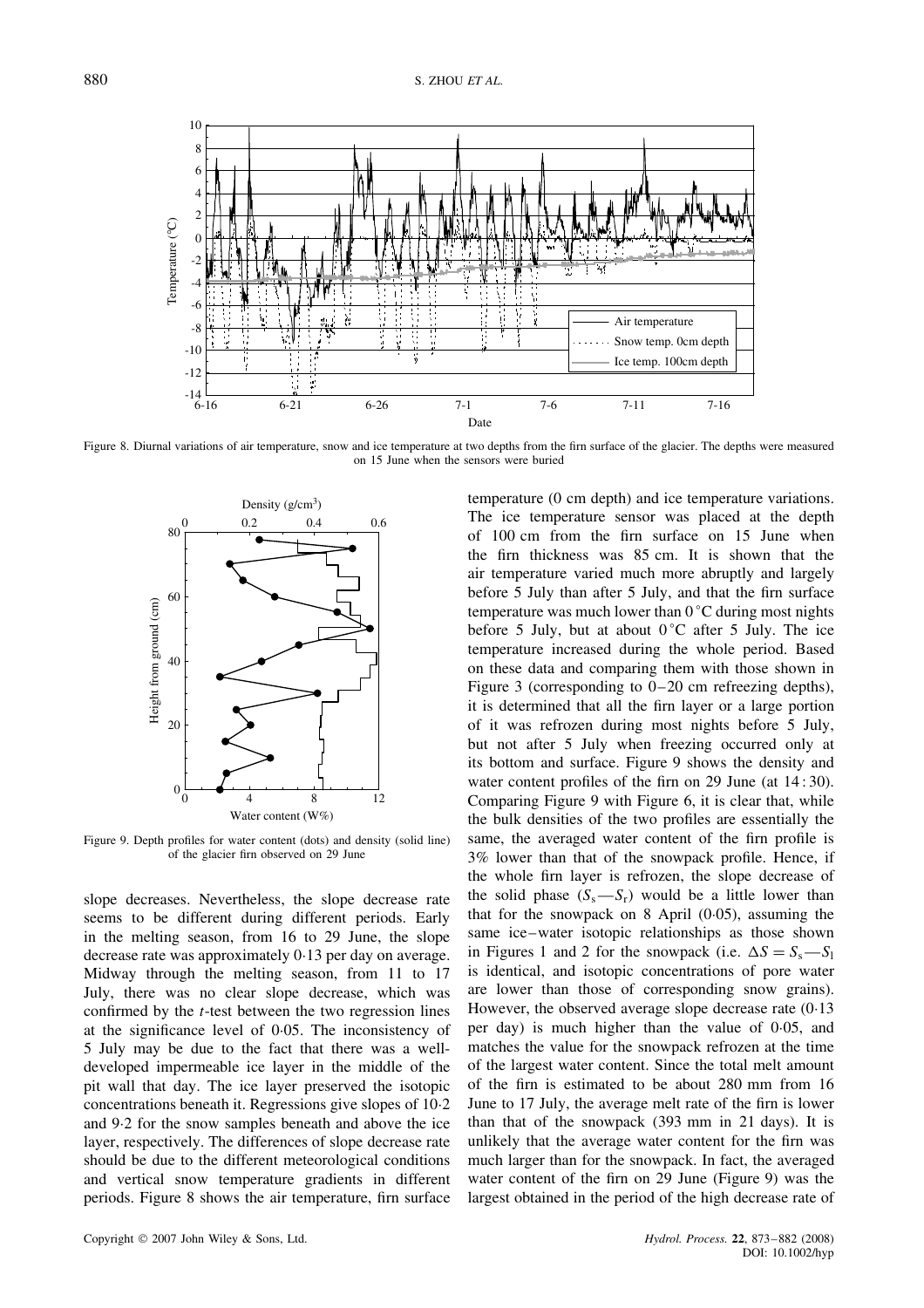the slope (16–29 June). Therefore, the high decrease rate of the slope indicates that there was extra water refrozen in the firn. This is demonstrated by the fact there were five ice layers in the profile of 23 June, but only two in that of 16 June. The formation of ice layer is a process of refreezing. When the daily surface melting begins and meltwater percolates downward, because of the abrupt and significant increase of air temperature and the larger snow temperature gradient, the temperature below the firn surface is still under the melting point and thus some percolating water is refrozen. The larger refrozen amount in the firn can be seen from the density changes. From 16 June to 5 July, the averaged density of the firn changed from 0.41 to 0.48 g  $cm^{-3}$ , but that of the snowpack in Japan varied from 0.46 to 0.48 g  $cm^{-3}$ , showing no clear increasing trend (Zhou *et al*., 2003). For the period between 5 and 17 July, the situation was similar to that of the snowpack in Japan, and the main portion of the firn layer was not refrozen, which is estimated from Figure 8. Hence the refrozen effect cannot be detected clearly.

## *Refreezing effect on deuterium excess*

According to the definition of the deuterium excess  $(d = \delta D - 8\delta^{18}O)$ , slope changes would inevitably result in changes of the deuterium excess. This can be explained by Figure 5. Suppose  $d_1$  and  $d_2$  are the deuterium excesses for the data points  $A$  and  $A''$ , respectively, i.e. the solid portion before and after freezing, then the deuterium excess change is:

$$
d_2 - d_1 = (1 - r)[8(R^{\circ}_1 - R^{\circ}_3) - S_{AA'}(R^{\circ}_1 - R^{\circ}_3)]
$$
\n(4)

where  $S_{AA'}$  is the slope of the line  $AA'$ . Generally,  $R^{\circ}$ <sub>1</sub> -  $R^{\circ}$ <sub>3</sub> > 0 (Figure 1), thus  $d_2$  -  $d_1$  < 0 when  $S_{AA'}$  > 8, and vice versa. This indicates that the refreezing process may cause a decrease or an increase of deuterium excess depending on the difference of the isotopic compositions between the two phases before freezing. Figure 10 shows the temporal deuterium excess changes for two bottom snow layers, one (20 cm thick) from the firn, another (46 cm thick) from the snowpack (the solid phase). Although the changes are in a similar range of



Figure 10. Temperal deuterium excess  $(d)$  changes of two bottom snow layers. One (20 cm thick) from the firn, and another (46 cm thick) from the seasonal snowpack

Copyright 2007 John Wiley & Sons, Ltd. *Hydrol. Process.* **22**, 873–882 (2008)

about five, the snowpack layer exhibits larger variability, while the firn layer shows a more steady decrease in deuterium excess.

#### **CONCLUSION**

The slope of the  $\delta D-\delta^{18}O$  line for the liquid phase of a melting snowpack is found to be lower than for the solid phase. Melting of the snowpack has no clear impact on the  $\delta D - \delta^{18}O$  line for the solid phase, but the slope of the  $\delta D - \delta^{18}O$  line for the liquid shows an overall slight decrease in the melting period. The discrepancy between the slopes of the two phases is due to the isotopic fractionation occurring in the melt–freeze mass exchange within the melting snowpack, and will cause the slope of the solid phase to decrease with increasing numbers of the diurnal melt–freeze cycles throughout the melting season. The value of slope decrease reaches 1.7 for the firn of the glacier in the observational period. However, the decrease rates and extents of the slope depend on the variations in meteorological conditions and snow properties. While the decrease rate is large for the glacier firn early in the melting season  $(0.13$  per day on average), the slope decrease for seasonal snow and for the firn in the middle melting season is indistinct. Slope changes also result in changes of deuterium excess. Although the deuterium excess changes essentially depend on the difference between the isotopic compositions of the two phases before freezing, and thus may be different in snowpacks, the observations show a decreasing trend in deuterium excess with decreasing slopes. The decrease value of deuterium excess is about 5‰ for a firn layer of the glacier in the whole observational period. Given the common use of the isotopic composition line and the deuterium excess as indicators of water vapour source, humidity of the source, and kinetic conditions in ice core research and isotope hydrology, the findings may be important in paleoclimatic reconstructions and modern environmental studies. However, further work must be done to quantify the changes in slope and deuterium excess as a result of variable meteorological and climatic conditions.

#### ACKNOWLEDGEMENTS

This work was supported by the National Natural Science Foundation of China (grant 40671045 and grant 40401054), the Innovation Project of Chinese Academy of Sciences (KZCX2-YW-317) and the National Basic Research Programme of China (grant 2005CB422004).

#### **REFERENCES**

Armengaud A, Koster RD, Jouzel J, Ciais P. 1998. Deuterium excess in Greenland snow: analysis with simple and complex model. *Journal of Geophysical Research* **103**(D8): 8947–8954.

Arnason B. 1969. The exchange of hydrogen isotopes between ice and water in temperate glaciers. *Earth and Planetary Science Letters* **6**: 423–430.